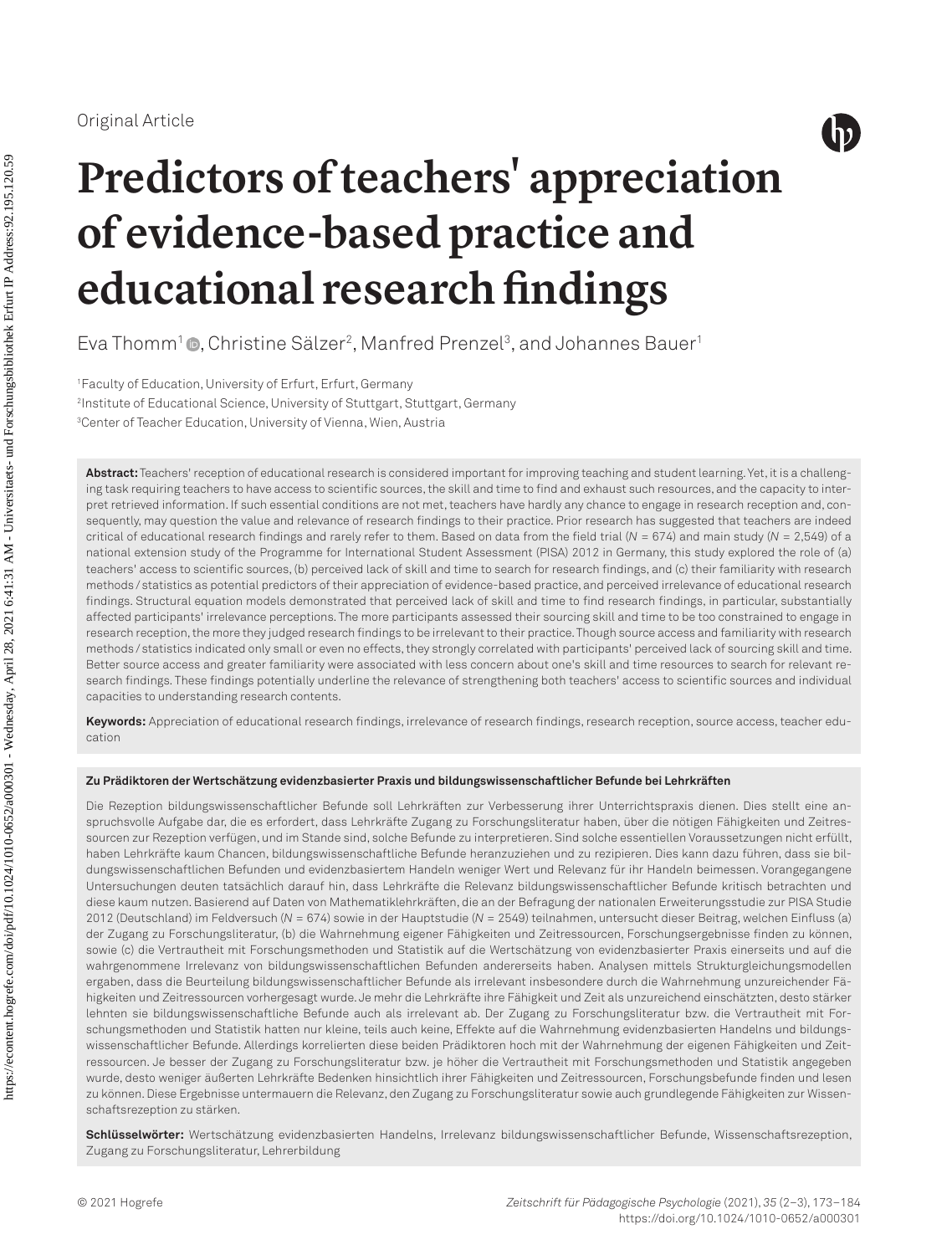# **Introduction**

Educational policy as well as researchers consider teachers' access to and reception of educational research findings important for improving both student learning through evidence-based practice and teachers' own professional development (e. g., Bauer & Prenzel, 2012; Brown & Zhang, 2016; Darling-Hammond & Bransford, 2005; European Commission [EC], 2007; Kultusministerkonferenz [KMK], 2004; Organisation for Economic Cooperation and Development [OECD], 2005; Stark, 2017). However, in their everyday professional practice, teachers rarely refer to or draw from knowledge provided by educational research (Dagenais et al., 2012; Hemsley-Brown & Sharp, 2003; Slavin, 2020; van Schaik, Volman, Admiraal & Schenke, 2018). This observation prompts the question which relevance teachers assign to educational research findings and evidence-based practice eventually.

The acquisition and selection of knowledge that could be relevant for their practice is already a challenging task for teachers. The reception of educational research findings requires teachers to use sources of primary or compiled scientific evidence. Yet, their access to scientific sources is often limited or even lacking completely, as are their personal time resources to consult such sources (Ratcliffe et al., 2005; van Schaik et al., 2018). Because research methodology is typically not a standard part of teacher education, teachers may also feel insufficiently competent to evaluate and interpret findings of educational research (see Duke & Ward, 2009; Williams & Coles, 2007). If teachers miss opportunities to access research knowledge due to insufficient source access, time resources and / or skills, their chances of becoming familiar with and experienced in referring to research findings will be low (Bauer, Berthold, Hefter, Prenzel & Renkl, 2017; Diery, Vogel, Knogler & Seidel, 2020; Seidel, Mok, Hetmanek & Knogler, 2017). Such lack of opportunity may also reflect negatively on teachers' appreciation of educational research findings and ultimately may undermine their intentions to retrieve educational research.

This article aims to shed light on teachers' appreciation of educational research findings and evidence-based practice and its relation to the necessary conditions of research reception. Specifically, we investigate source access, perception of one's skill and time to find relevant research findings, and familiarity with research methods / statistics as basic requirements for teachers' engagement with educational research knowledge, including sourcing activities targeted at this research (i. e., search, selection, and evaluation of sources providing educational research; e. g., Braasch, Bråten & McCrudden, 2018; Bromme, Stadtler & Scharrer, 2018). Drawing on data from a large sample of active teachers selected for a national extension study of the OECD Programme for International Student Assessment (PISA) 2012 in Germany, we explore the impact of these factors on teachers' appreciation of educational research knowledge (comprising their appreciation of evidence-based practice and perceived irrelevance of educational research findings). The following sections will first highlight the role of teachers' reception and appreciation of educational research findings and then discuss its relationship with vital conditions that make research reception feasible in the first place.

# **Theoretical background**

## **Relevance of teachers' educational research reception**

Demands for evidence-based practice have increasingly gained importance in many professions (Rosseau & Gunia, 2016). Professionalism requires individuals to act and reflect their actions upon the best available (research) knowledge in order to improve their professional practice (Bauer, Prenzel & Renkl, 2015; Sackett, Rosenberg, Gray, Haynes & Richardson, 1996). This also pertains to the field of education and, in particular, to teachers' professional work. Current debates around standards of teacher professionalism are grounded in an understanding of teaching as a research-based profession (e. g., Bauer & Prenzel, 2012; Bromme, Prenzel & Jäger, 2014; Cain, Wieser & Livingston, 2016; Hemsley-Brown & Sharp, 2003; Slavin, 2002).

Knowledge gained from research can provide information to enrich, explicate, and justify professional actions and judgments, and to promote critical reflection on one's practice. Its reception is expected to have beneficial effects because it can foster improvement and innovation in teaching and student learning (Bauer & Prenzel, 2012; Brown & Zhang, 2016; Diery et al., 2020). Research reception, however, requires teachers to take several crucial steps: First, they need to locate and get access to research that is relevant to their profession-related questions and problems; second, once accessed, teachers must be able to make sense of the provided information by reading and interpreting the presented theoretical reasoning and research findings; finally, they need to relate this information to the situation at hand and use it to make the required decisions (Bauer et al., 2017; Brown, Schildkamp & Hubers, 2017; Darling-Hammond & Bransford, 2005; Davis, 1999; Duke & Ward, 2009; EC, 2007; Niemi, 2008). Such processes of evidencebased judgement "involve a mindful integration of both scientific evidence (e.g., research studies) and local evidence (e. g., situational assessments)" (Rousseau & Gunia, 2016, p. 685). Consequently, knowledge of educational re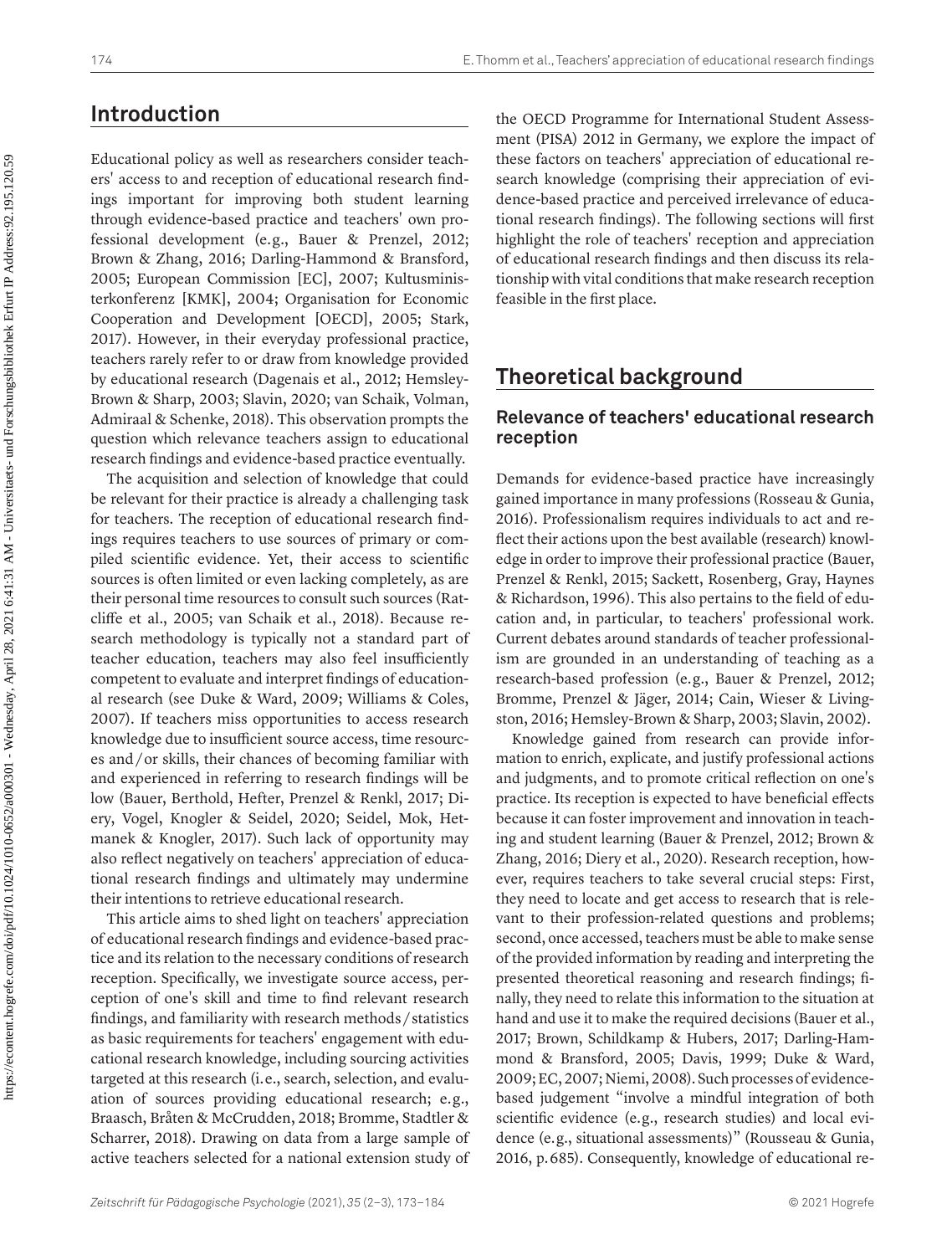search should not replace teachers' professional experiences, individual expertise, and judgements; rather, it should complement their array of resources and serve as a guide, corrective, and orientation to improve and justify professional actions (Bauer et al., 2017; Ratcliffe et al., 2005).

Despite the importance of findings from educational research, teachers rarely seem to refer to them. Instead, they frequently base their practice on tradition, common knowledge, and experience (Cain, 2016; Hargreaves, 2000; Hetmanek et al., 2015; Kutash, Duchnowski & Lynn, 2009; Schildkamp & Kuiper, 2010; van Schaik et al., 2018). Nonetheless, teachers seem (or may think) to manage quite well with that approach. In the recent Austrian national extension study of the *Teaching and Learning International Survey* (TALIS 2018; Schmich & Itzlinger-Bruneforth, 2019), 92 percent of the interviewed teachers indicated confidence in making an essential pedagogical contribution to their students' lives, and 97 percent were confident in succeeding with students in their classes. If teachers feel that they are successful in instruction and student learning, the question may arise as to why they should actually invest effort into dealing with knowledge from educational research.

## **Appreciation of educational research findings and evidence-based practice**

Research reception does not occur automatically. Teachers must also conceive it as beneficial to their actions and, thus, valuable to improve their teaching (Bauer et al., 2017; Lysenko, Abrami, Bernard, Dagenais & Janosz., 2014; Rousseau & Gunia, 2016). Prior research corroborates that teachers' appreciation of research findings can be a crucial facilitator of its reception (Joram, Gabriele & Walton, 2020; Hemsley-Brown & Sharp, 2003; van Schaik et al., 2018). For instance, Lysenko et al. (2014) found appreciation of educational research (including perceptions of relevance, usefulness, and applicability of research knowledge) to be an important predictor of research reception. However, research reviews consistently document that the value teachers assign to educational research findings varies considerably, ranging from positive to critical stances towards educational research findings and evidence-based practice (Hemsley-Brown & Sharp, 2003; Dagenais et al., 2012; van Schaik et al., 2018).

Often disapproval is directly expressed in judging research knowledge irrelevant to one's own practice (van Schaik et al., 2018). Perceptions of irrelevance primarily revolve around the disconnection that teachers perceive between research and daily challenges in classrooms (e. g., Broekkamp & van Hout-Wolters, 2007; Merk, Rosman, Rueß, Syring & Schneider, 2017). Educational research frequently provides tentative or even contradictory results, which may not fit exactly to the situation at hand and, thus, may not be directly transferable into actions (Farley-Ripple, May, Karpyn, Tilley & McDonough, 2018). The nature of scientific knowledge already confronts teachers with great challenges. They tend to miss clarity of the implications of research findings (Farley-Ripple et al., 2018; Williams & Coles, 2007) and consider research findings to be unhelpful because they are detached from and inapplicable to their practice (e. g., Gore & Gitlin, 2004; Joram et al., 2020; Lysenko et al., 2014; Martinovich et al., 2012; Ratcliffe et al., 2005). Such generalized judgments undermine research reception and represent a persistent barrier (Dagenais et al., 2012; Gore & Gitlin, 2004).

Appreciation and perceived irrelevance of educational research findings may mark a pivotal point in whether or not teachers engage in research reception. Therefore, it is desirable to understand the factors that may shape both teachers' appreciation and irrelevance perceptions of educational research findings.

## **Examining conditions of research reception**

Aside from the motivational aspects of appreciation discussed above, reception of educational research requires competence to search for, evaluate, and reflect on scientific evidence to make use of it (e. g., Ramos, Schafer & Tracz, 2003; Rubin, 2008; Shaneyfelt et al., 2006; Wenglein, Bauer, Heininger & Prenzel, 2015). Although each of these steps is associated with different tasks and requirements, they share a set of necessary and interrelated conditions: (1) Teachers need to have (physical or digital) access to sources providing educational research findings, (2) they need to be confident of their skills and time resources to find and identify relevant research findings, and (3) they must be competent in understanding and interpreting the retrieved knowledge (Bauer & Prenzel, 2012; Brown et al., 2017; Lysenko et al., 2014; Niemi, 2008; Rousseau & Gunia, 2016; van Schaik et al., 2018). If such essential conditions are not fulfilled, teachers are unlikely to consult research findings for their practice. As a side effect, it is possible that they may judge educational research findings to be irrelevant and attach less or no further value to evidence-based practice.

Finding and selecting relevant sources are essential sourcing skills and arguably crucial gatekeeper competences for engaging with research knowledge (Braasch et al., 2018; Thomm & Bromme, 2016). However, to do so, teachers also require actual access to scientific sources, such as professional and scholarly journals and databases. Despite its relevance, source access is often scarce, highly effortful, or lacking completely (van Schaik et al., 2018). Missing opportunities to approach scientific sources may discourage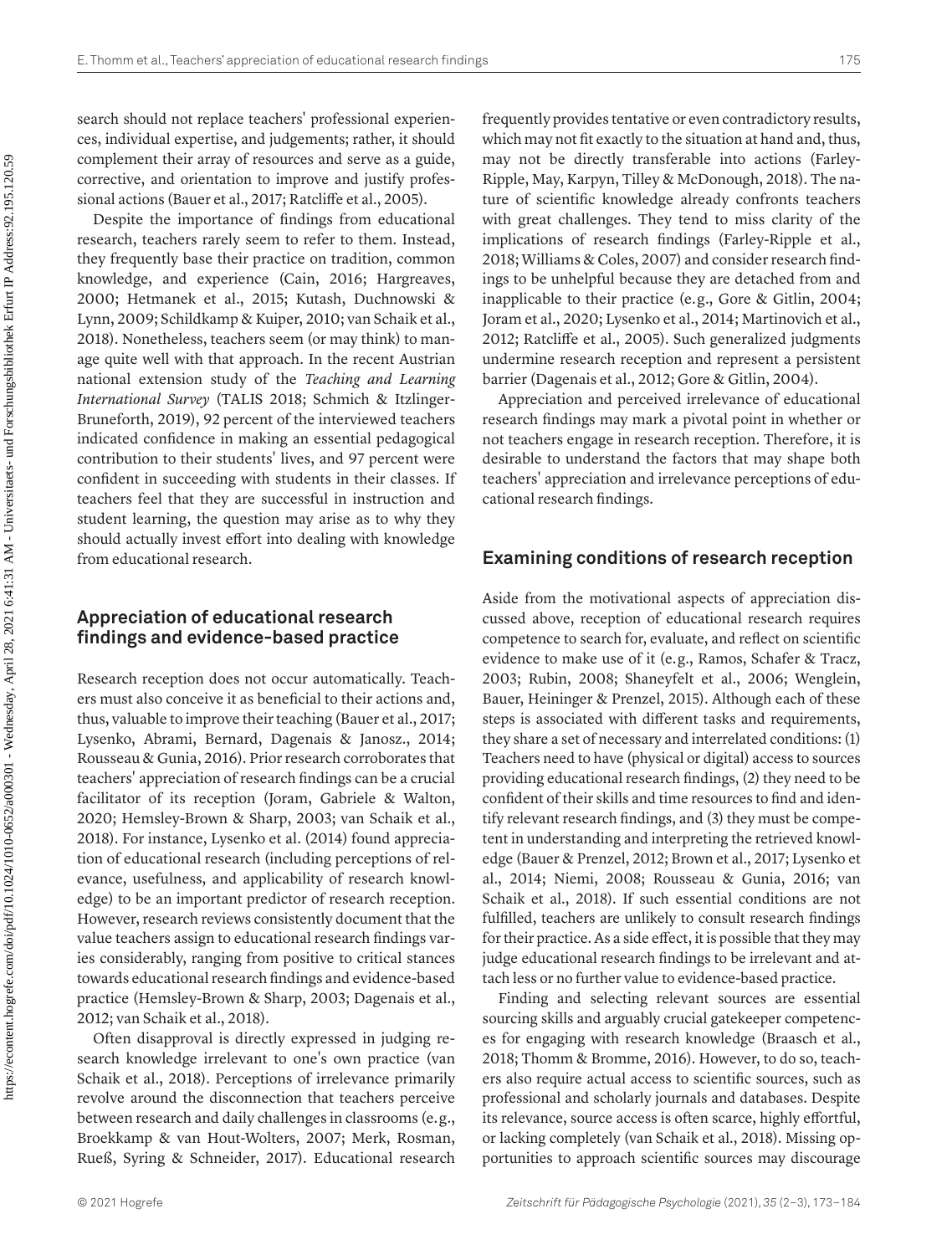teachers from referring to research knowledge. Teachers often have access to practitioner journals on teaching or publications by teachers' unions. However, the information provided by such sources is frequently not research-based. To improve access to research knowledge, following the example of medicine, education-related clearinghouses have been established to increase the dissemination and availability of research resources among teacher educators (e. g., Department for Education, 2016; Seidel et al., 2017; What Works Clearinghouse [WWC], 2020). So far, however, clearinghouses have covered only a small scope of educationally relevant topics and, thus, cannot completely replace direct access for teachers. After all, source access remains the minimum prerequisite for teachers to become familiar with its reception and value to their practice.

Yet, as aforementioned, mere source access is not enough; teachers have to overcome further related subjective accessibility issues (van Schaik et al., 2018). This specifically pertains to the perceived subjective accessibility in terms of one's skill and time resources to identify relevant research findings across and within scientific sources, and to read the information. Thus, teachers need to be confident of finding valid and reliable research findings relevant to them, and consider their time resources sufficient to do so (van Schaik et al., 2018; Levin, 2011; Martinovitch et al., 2012). Research reception is often deemed impracticable in light of an already full work schedule (e. g., Ratcliffe et al., 2005; Vanderlinde & Van Braak, 2010; van Schaik et al., 2018; Williams & Coles, 2007). Assessing one's sourcing skills and time resources as insufficient (i. e., perceived lack of sourcing skill / time), teachers might view research reception as an additional burden that is disproportionate to its returns. Consequently, they may question the value and relevance of educational research findings to justify *non*-reception.

In addition, teachers must be able to understand and evaluate their contents. According to Niemi (2008), teachers need to possess "critical scientific literacy which helps them to understand validity and relevance of information from research and other evidence sources" (p. 65). Low skills in interpreting and reasoning on scientific evidence can hinder them to approach scientific sources at all (Williams & Coles, 2007). In particular, knowledge of research methods, including statistics, may play a crucial role in how teachers perceive and value educational research knowledge eventually (Joram et al., 2020). Familiarity with at least basic concepts of research methods is of high importance to assign meaning to research knowledge (Vetter & Ingrisani, 2013), but teachers rarely have the methodological training required to properly evaluate research findings. Williams and Coles (2007) found that teachers considered the reliability of methodological approaches that underlie research knowledge when reasoning about scientific sources. Their study showed that teachers varied in their confidence in being able to judge information, such as statistics, which may impede research reception. To cope with their insufficient understanding, teachers may also tone down the relevance of educational research findings to improving their professional practice.

Insufficient access in these three ways potentially counteracts the reception of educational research before teachers (could) have even faced any piece of research finding and may contribute to low expectations about the value and relevance of educational research findings. It may also explain why teachers frequently refer to experience reports (e. g., from colleagues) rather than scientific sources (van Schaik et al., 2018; Williams & Coles, 2007).

Prior research has considered research accessibility and teachers' time resources, skills, and stances on educational research findings as potential barriers; however, so far, studies have mainly focused on *identifying* such factors in general (e. g., van Schaik et al., 2018) rather than *examining potential relationships* between them. In this contribution, we aim to extend prior research by modeling relevant associations based on prior theoretical considerations and empirical findings that highlight the relevance of both the necessary affordances for research reception in teachers' environment and critical individual skills (Niemi, 2008; Rousseau & Gunia, 2016; van Schaik et al., 2018; Wenglein et al., 2015). While there are already established models of relevant competencies and processes of evidence reception in other professional fields (e. g., medicine; Diery et al., 2020; Ramos et al., 2003; Rubin, 2008), there is not yet a consistent model explicating the conditions and processes of research reception and research use in relation to teachers' engagement with educational research knowledge (Farley-Ripple et al., 2018; Nutley, Walter & Davies, 2003). Differentiating and exploring the discussed relationships can contribute to theory and model building and inspire corresponding training measures in teacher education.

## **Study aims**

The present study contributes to the scope of this special issue by investigating vital conditions of teachers' reception of educational research findings, including sourcing activities. To this end, we used data of the national extension study of PISA 2012 (in Germany), which included a survey of teachers at the tested schools. We consider the data valuable for monitoring both teachers' appreciation of educational research and the critical conditions of research reception in a larger sample.

The study had two aims. Our first goal was to examine descriptively the extent to which teachers' value educa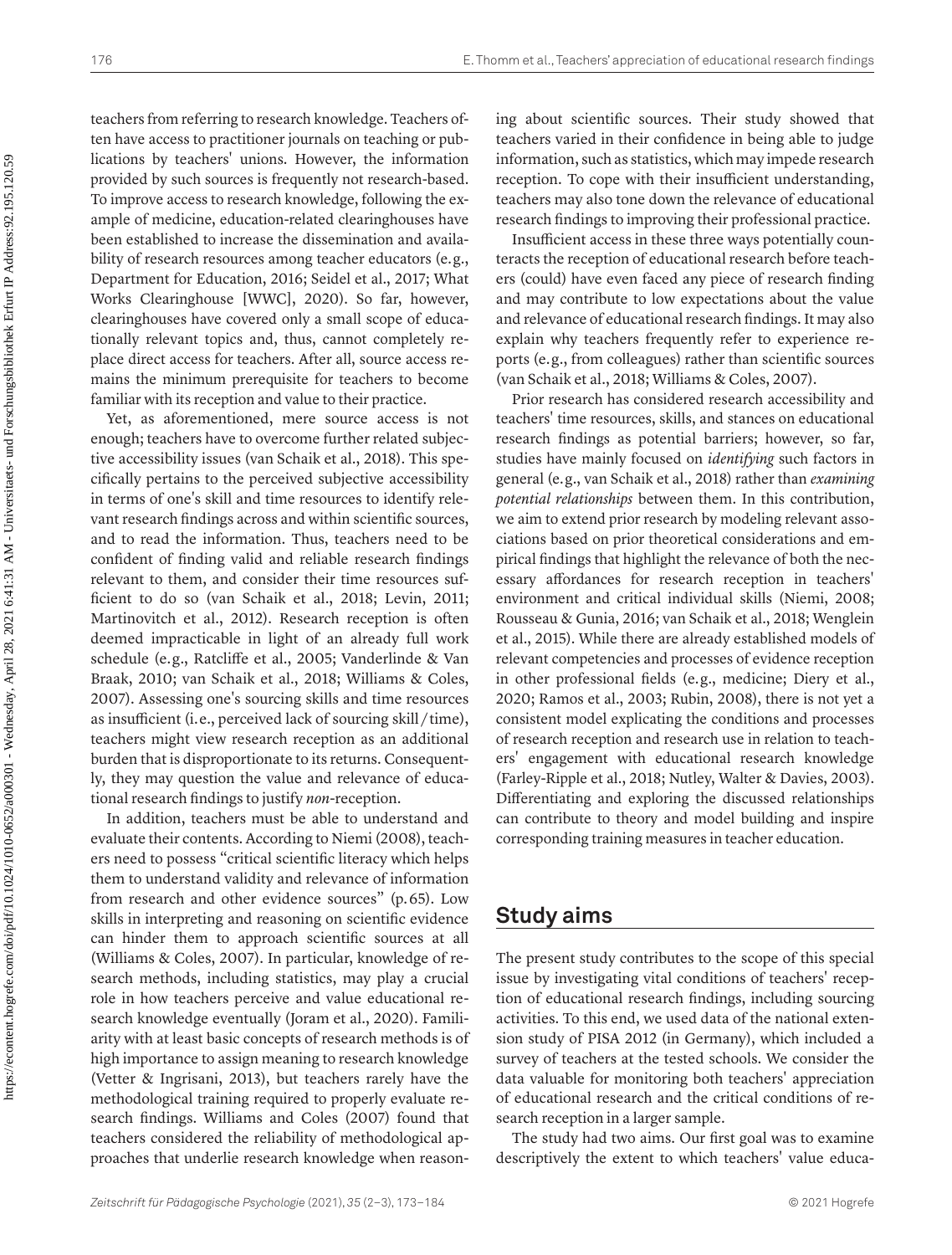tional research knowledge as reflected in their appreciation of evidence-based practice and perceived irrelevance of educational research findings. In addition, we reviewed teachers' responses regarding their options for accessing scientific sources, perceived lack of sourcing skill/time, and self-assessed familiarity with research methods / statistics, viewing them as critical affordances and prerequisites of research reception.

Since prior research has reported mixed results on teachers' appreciation of research knowledge and evidence-based practice, our second goal was to explore whether the aforementioned conditions may allow for explaining such differences. Therefore, we inspected the effects of source access, perceived lack of sourcing skill / time and familiarity with research methods / statistics on both teachers' appreciation of evidence-based practice and perceived irrelevance of educational research findings.

We assumed that better access to scientific sources would positively predict appreciation of evidence-based practice and mitigate perceived irrelevance of educational research findings. With more options of access, it is likely that teachers can familiarize themselves with research knowledge, and they may acknowledge its value, which can result in higher appreciation of evidence-based practice and, conversely, lower perceived irrelevance of research findings.

We expected that perceived lack of sourcing skill/time to obtain relevant research knowledge would negatively predict appreciation of evidence-based practice and positively predict perceived irrelevance of educational research findings. Questioning one's own skill and / or time provides a rationale for not engaging with research knowledge, which may, in turn, be buffered by lower appreciation of evidence-based practice and higher perceived irrelevance of research findings.

Moreover, we proposed that greater familiarity with research methods/statistics would be associated with higher appreciation of evidence-based practice and lower perceived irrelevance of educational research findings. When teachers indicate that they are familiar with (at least some) basic concepts of research methods / statistics, they might also be better able to interpret research knowledge and may, thus, benefit more from research findings.

Though not the primary focus of this contribution, we also examined potential correlations between all three predictor variables, as relations seemed obvious. For example, it appeared reasonable that better source access and higher familiarity with research methods / statistics could be associated with less concern about insufficient sourcing skill and time resources. That is, if teachers indicate to have multiple options to access scientific sources and feel capable of interpreting the retrieved contents, it appears likely that they would also assess their sourcing skill and time resources to be less an obstacle in consulting research knowledge. Since prior research has revealed gender differences in (self-)assessments of one's abilities in understanding research (e. g., Eisenberg, Martin & Fabes, 1996; Marsh & Retali, 2010), we controlled for participants' gender within our analyses.

## **Methods**

## **Data**

To achieve the stated research aims, we used data from the teacher survey embedded in PISA 2012 in Germany (Prenzel, Sälzer, Klieme & Köller, 2013). This was a national extension study that surveyed teachers who had been teaching the primary test domain, mathematics in PISA 2012, in the tested schools. The data came from the field trial as well as from the main study of PISA 2012. We first tested our assumptions with data from the field trial and then replicated the model with the main study data. This design enabled us to cross-validate the findings. The field trial data contained a sample of  $N = 674$  secondary education mathematics teachers from 99 schools located in four purposefully selected federal states of Germany (45 % male). Within the sampled schools, all mathematics teachers teaching in Grade 5 or higher were selected for participation. Participants in the main study were  $N =$ 2,549 secondary education mathematics teachers from 272 schools (44 % male) across Germany, who were sampled according to the PISA 2012 sampling frame (Prenzel et al., 2013). Detailed background data of the teacher questionnaires are available in Mang et al. (2018).

#### **Measures**

Both studies used the scales described below, which were adapted from questionnaires published in medicine (Jette et al., 2003; Johnston, Leung, Fielding, Tin & Ho, 2003; Young & Ward, 2001). The complete item texts are available in Mang et al. (2018).

Access to scientific sources (*source access*)*,* was measured by three items asking for access to sources that present original research, research compiled for practitioners, and relevant databases for searching research-based information. Each source was illustrated with examples. Participants indicated whether they had access to these sources at school or otherwise. Answers were dummy coded (1 = any access; 0 = no access / don't know) and aggregated to a sum score. *Perceived lack of sourcing skill / time* were measured through participants' agreement with three items (e. g., "I don't have the time to search and read research")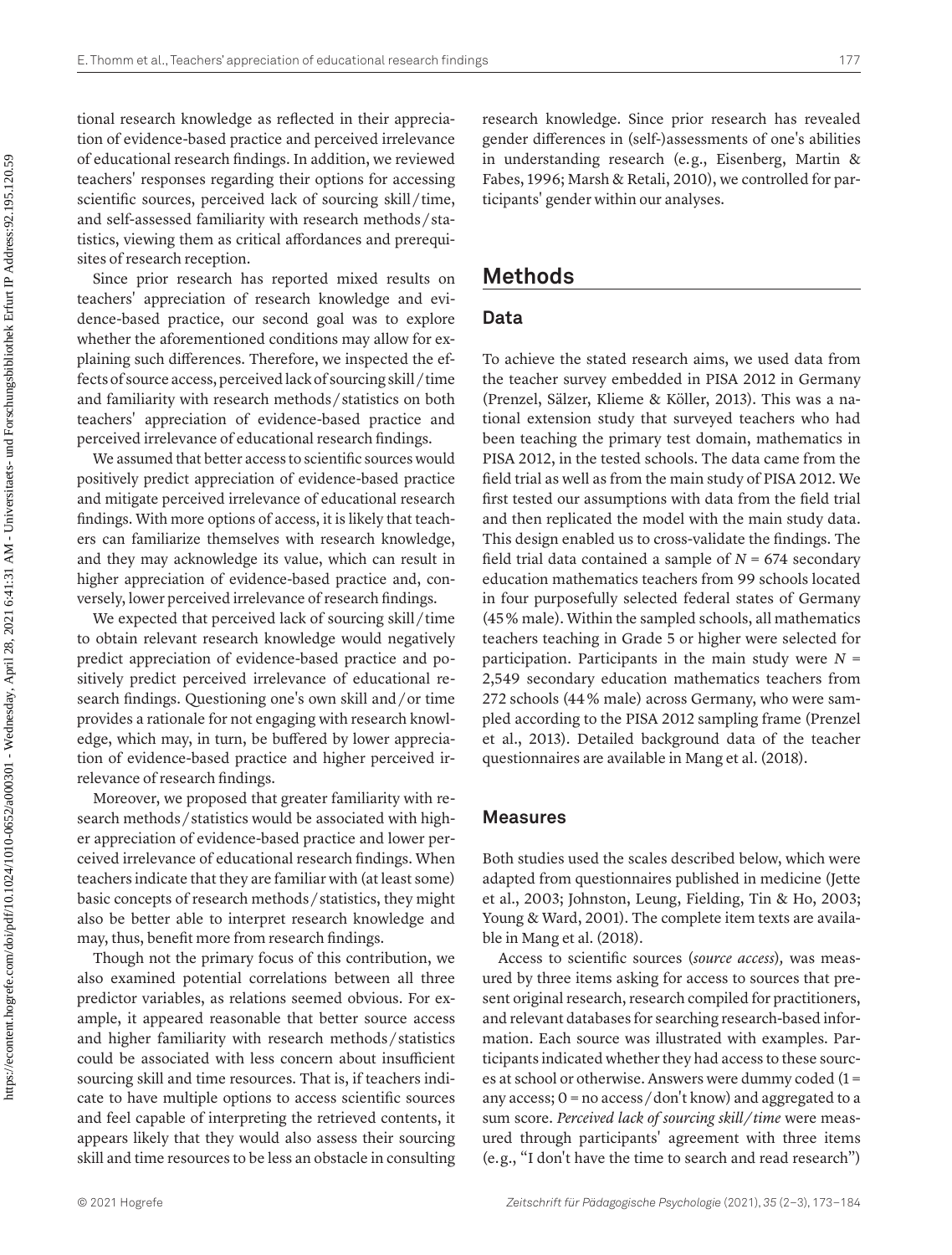on a four-point Likert-scale  $(1 = don't)$  agree at all,  $4 =$  agree completely). *Familiarity with research methods / statistics* was measured by seven items asking participants to rate their understanding of methodological concepts (e. g., "quasi-experiment"; "correlation") on a four-point Likertscale  $(1 = don't know the concept, 4 = understand the con$ cept and could explain it to somebody else).

Two items measured participants' *appreciation of evidence-based practice* (e. g., "I find it important that education is more evidence-based";  $1 =$  don't agree at all,  $4 =$ agree completely), while *perceived irrelevance of educational research findings* was captured by three items (e. g., "Most educational research is irrelevant to my teaching practice";  $1 =$  don't agree at all,  $4 =$  agree completely). Descriptive statistics and reliabilities (McDonald's Ω) can be found in Table 1.1

## **Analyses**

We used structural equation modeling to analyze the data using Mplus (Version 8; Muthén & Muthén, 2017). Model specification was identical for the field trial and main study data. Access to scientific sources, perceived lack of sourcing skill / time, and familiarity with research methods / statistics were latent predictor variables of appreciation of evidence-based practice and perceived irrelevance of educational research findings, respectively, as latent outcomes. Items were treated as categorical indicators (Brown, 2015). The latent variable of familiarity had a hierarchical structure encompassing research methods / statistics (Mang et al., 2018) and, thus, these subdimensions were included as item parcels (Little, Cunningham, Shahar & Widaman, 2002). Owing to the multilevel structure of the data (teachers nested in schools), we inspected intraclass correlations (ICCs) as a preparatory step. ICCs ranged between .021 and .225 ( $M = .082$ ) in the field trial and between .018 and .083 ( $M = .044$ ) in the main study. In subsequent analyses, we corrected standard errors for the multilevel structure in Mplus (type = complex; Heck & Thomas, 2015). To account for categorical indicator variables and missing data, we used the WLSMV estimator (Asparouhov & Muthén, 2010; Brown, 2015). We judged effect sizes according to Cohen's criteria (Cohen, 1988; overall *R*<sup>2</sup> : .02 = small, .13 = medium, .26 = large; β: .1 = small,  $.3 = \text{medium}, .5 = \text{large}$ .

## **Results**

## **Descriptive statistics**

The descriptive statistics (Table 1) suggest that, in this sample, there was no general negative or positive trend in participants' appreciation of evidence-based practice and perceived irrelevance of educational research findings. Yet, there was variability in both assessments as indicated by their standard deviations. Moreover, it appears that participants' appreciation of evidence-based practice was slightly higher than their judgment of educational research findings as irrelevant.

Participants in both the field trial and main study reported having access to at least one or two scientific sources. However, standard deviations suggest that source access varied by plus / minus one source. Thus, some participants indicated having three different options for accessing research findings, while others indicated having just one option.

| utps://econtent.hogrefe.com/doi/pdf/10.1024/1010-0652/a0000301 - Wednesday, April 28, 2021 6:41:31 AM - Universitets- und Forschungsbibliothek Erfurt IP Address:92.195.120.59 |  |  |  |
|--------------------------------------------------------------------------------------------------------------------------------------------------------------------------------|--|--|--|
|--------------------------------------------------------------------------------------------------------------------------------------------------------------------------------|--|--|--|

Table 1. Descriptive statistics of predictors and dependent variables

|                                              |                    |         | <b>Field trial</b> |      |      | Main study |      |           |      |     |
|----------------------------------------------|--------------------|---------|--------------------|------|------|------------|------|-----------|------|-----|
|                                              | Number<br>of items | Range   | M                  | SE   | SD   | Ω          | M    | <b>SE</b> | SD   | Ω   |
| Predictor                                    |                    |         |                    |      |      |            |      |           |      |     |
| Source access                                | 3                  | $0 - 3$ | 1.78               | 0.04 | 0.95 | .85        | 1.84 | 0.02      | 0.97 | .85 |
| Perceived lack of sourcing skill/time        | 3                  | $-4$    | 2.75               | 0.03 | 0.62 | .81        | 2.66 | 0.01      | 0.66 | .81 |
| Familiarity with research methods/statistics |                    | $-4$    | 2.77               | 0.03 | 0.66 | .89        | 2.71 | 0.02      | 0.69 | .89 |
| Dependent variable                           |                    |         |                    |      |      |            |      |           |      |     |
| Appreciation of evidence-based practice      | 2                  | $-4$    | 2.70               | 0.02 | 0.56 | .77        | 2.68 | 0.01      | 0.57 | .83 |
| Perceived irrelevance of research            | 3                  | $-4$    | 2.29               | 0.03 | 0.62 | .77        | 2.26 | 0.02      | 0.64 | .78 |

*Note:* Ω = McDonald's Ω.

<sup>1</sup> Slight differences in descriptive statistics presented here and in Mang et al. (2018) are due to different handling of missing data.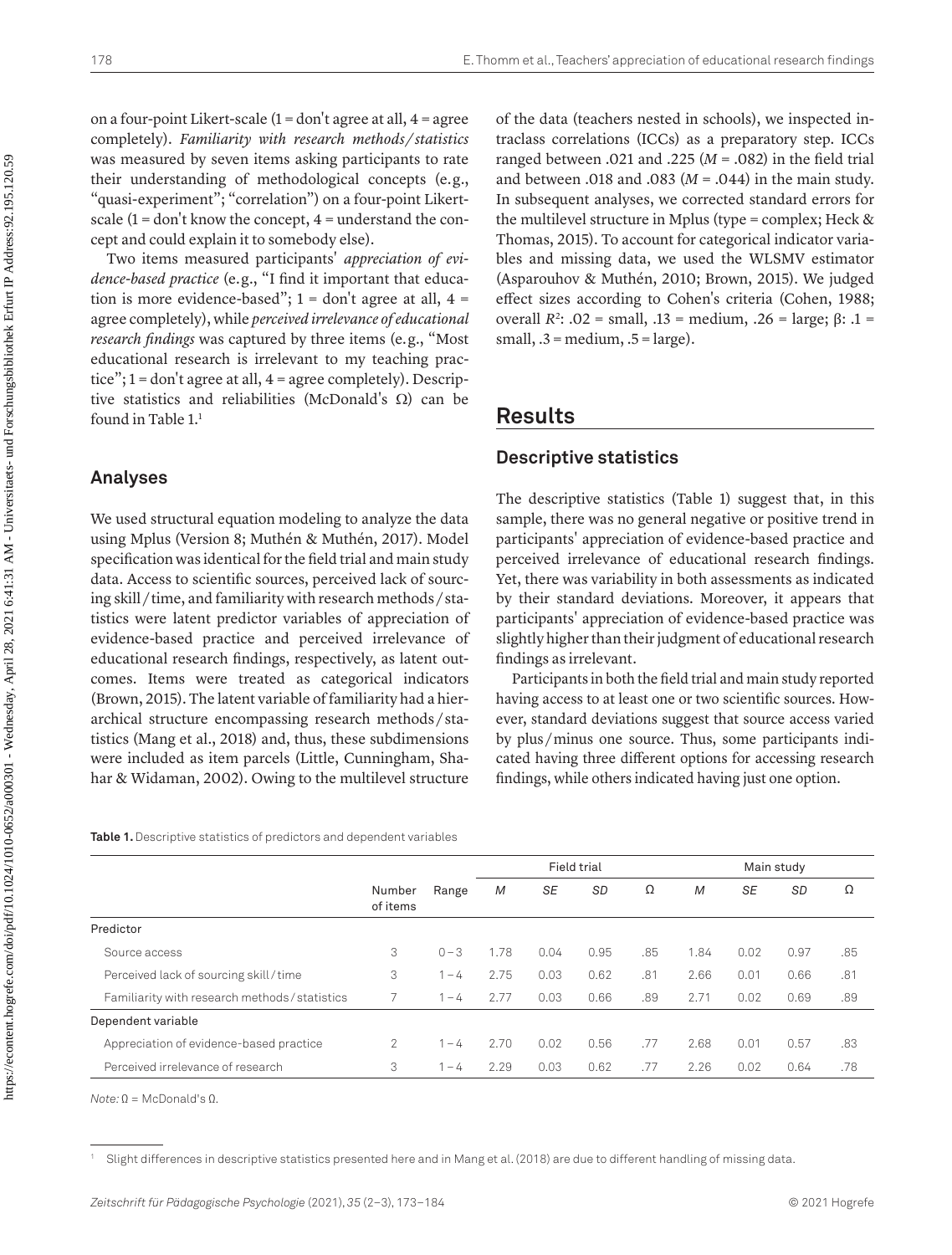On average, participants reported being familiar with basic concepts of research methods and statistics. More than half of participants assessed their familiarity to be above the midpoint of the scale. Concurrently, participants indicated to perceive a lack of sourcing skill / time to search for research findings, with more than the half of them rating their skill / time resources as being rather limited (above the midpoint of the scale). In sum, while participants' assessments of their appreciation of evidence-based practice, perceived irrelevance of educational research findings, and source access did not reflect a clear trend in one direction or the other, participants seemed to assess themselves as being familiar with research methods / statistics and were critical of their sourcing skill and time resources to engage effectively with educational research knowledge.

## **Effects of predictors on teachers' appreciation of evidence-based practice and perceived irrelevance of research findings**

This study sought to explore teachers' source access, perceived lack of sourcing skill/ time and familiarity with research methods/statistics as potential predictors of their appreciation of evidence-based practice and perceived irrelevance of educational research findings. Figure 1 displays the results from the structural equation models. Both models (field trial and main study) fitted the data well, according to existing standards (Brown, 2015; field trial:  $\chi^2$ (63) = 125.36, *p* < .001; CFI = .983; TLI = .975; RSMEA = .038, 90 % C.I. [.028, .048]; main study:  $\chi^2(63) = 389.30$ , *p* < .001; CFI = .977; TLI = .967; RSMEA = .045, 90 % C.I. [.041, .049]; see Figure 1). All factor loadings were sufficiently large ( > .5; field trial: *M* = .76, *SD* = .14; main study:  $M = .78$ ,  $SD = .14$ ); thus, the factors were well defined. Explained variance indicated a small to medium effect size for appreciation of evidence-based practice and a medium to large effect size for perceived irrelevance of educational research findings. As the findings are largely consistent across both studies, we present them jointly and highlight occurring differences.

The analyses revealed that better source access had a positive effect on the appreciation of evidence-based practice with a small to medium effect size. However, contrary to our expectation, there was no significant effect on perceived irrelevance of educational research findings.

Although a perceived lack of sourcing skill / time was not associated with lower appreciation of evidence-based practice, it predicted increased perceived irrelevance of educational research findings (medium to large effect size), indicating partial support for our assumption.

The effect of familiarity with research methods / statistics on both appreciation of evidence-based practice and perceived irrelevance of educational research findings was not significant in the field trial. However, in the main study, it had a positive (though small) effect on participants' appreciation of evidence-based practice and a negative (small to medium) effect on perceived irrelevance of educational research findings.

Effects of gender were small and inconsistent across the two studies. The only two effects that proved consistent indicated that male teachers tended to express less appreciation of evidence-based practice than female teachers and made higher judgments of irrelevance of educational research findings.



**Figure 1.** Standardized estimates and model fit for the structural equation models of teachers' appreciation of evidence-based practice and perceived irrelevance of educational research findings onto source access, perceived lack of sourcing skill/time and familiarity with research methods and statistics (measurement models omitted; boldface = *p* < .05): a) *N* = 674 teachers from 99 schools; b) *N* = 2549 teachers from 272 schools).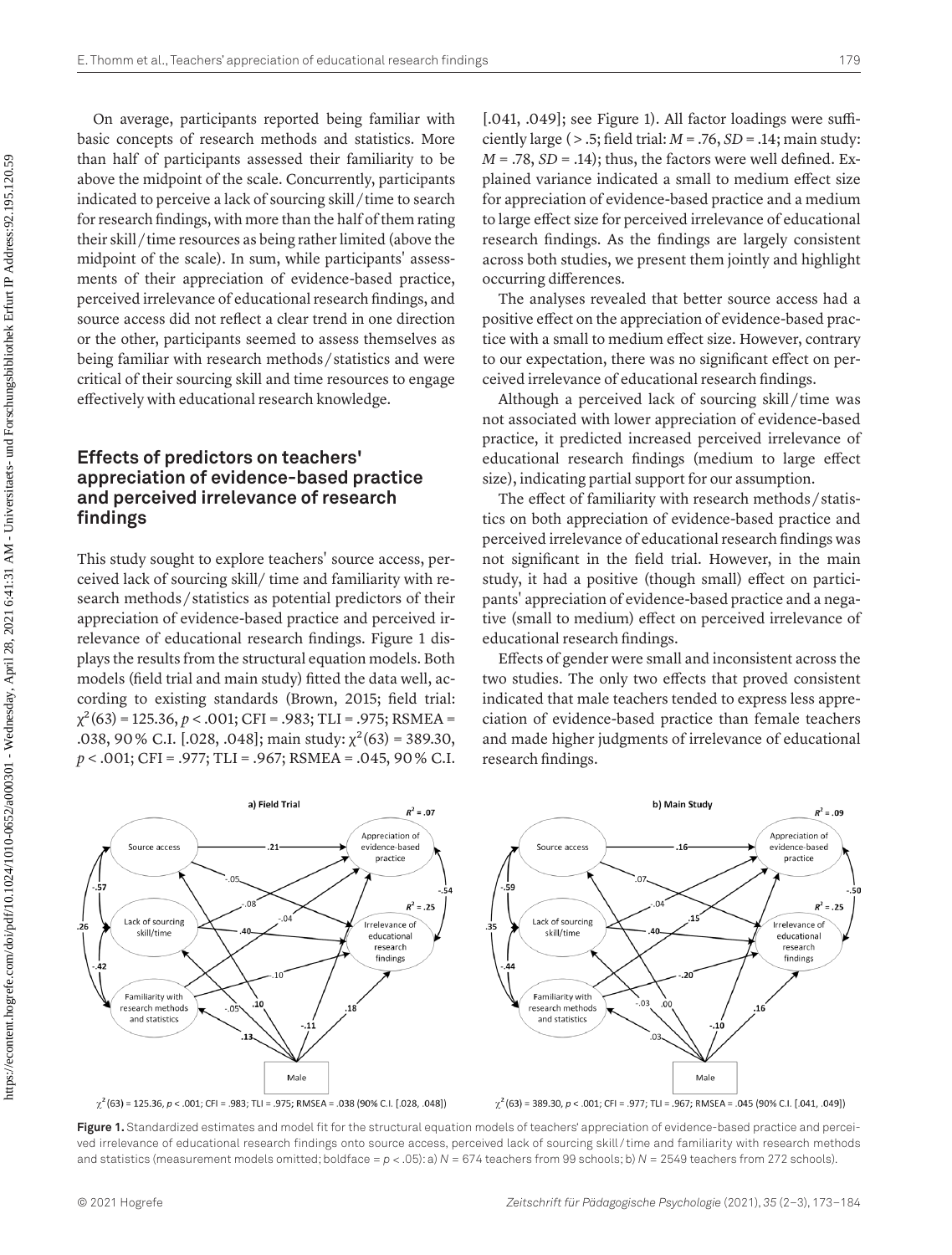As expected, we found large negative correlations between perceived lack of sourcing skill / time and both familiarity with research methods/statistics and source access, and a small to medium positive correlation between source access and familiarity with research methods / statistics. Moreover, correlations among the dependent variables (controlling for the predictors) indicated a large negative relationship between appreciation of evidence-based practice and the perceived irrelevance of educational research findings. However, it is to note that the size of the correlation coefficient still suggested both ratings to cover distinct constructs.

## **Discussion**

## **Summary of the results**

Educational research findings are considered an important resource for improving teaching and supporting teachers' professional development (Darling-Hammond & Bransford, 2005; Davies, 1999; EC, 2007; Kwakman, 2003; Niemi, 2008; OECD, 2005; Richter, Kunter, Klusmann, Lüdtke & Baumert, 2011). However, purportedly, teachers rarely consult research findings (e. g., Hemsley-Brown & Sharp, 2003; van Schaik et al., 2018), which raises questions about the value and relevance they assign to educational research knowledge. In this study, we used two large samples of mathematics teachers from PISA 2012, first, to describe the degree to which teachers appreciate evidence-based practice and consider research findings as relevant to their professional practice, and, second, to model relationships between teachers' source access, their perceived lack of sourcing skill / time, and familiarity with research methods / statistics as potential predictors.

Prior research suggests that teachers often possess reservations about findings from educational research (e. g., van Schaik et al., 2018). Surprisingly, the surveyed teachers did not seem to have an overly negative view of evidence-based practice and educational research findings. Scores on appreciation of evidence-based practice as well as perceived irrelevance of educational research findings were located around the midpoints of the respective answer scales, indicating a moderate level of appreciation. Moreover, both ratings were related such that higher levels of appreciation of evidence-based practice corresponded to lower perceived irrelevance of research findings, and vice versa.

Regarding effects of source access, perceived lack of sourcing skill/time, and familiarity with research methods / statistics, the results partly corroborated our expectations. Strikingly, source access affected only teachers' appreciation of evidence-based practice, while perceived lack of sourcing skill / time predicted specifically (but substantially) perceived irrelevance of educational research findings. Participants who indicated better access to scientific sources reported greater appreciation of evidencebased practice. However, contrary to our expectations, participants' perceptions of irrelevance of research findings remained untouched by source access. Hence, it does not seem that better availability and potential exposure to research reduces skepticism about its relevance. In contrast, perceived lack of sourcing skill / time did not affect participants' appreciation of evidence-based practice but did influence their perceptions of irrelevance. The more participants felt their skill and time to search for relevant research findings were constrained, the more they judged them as irrelevant to their practice.

Possibly, this result pattern could be explained by measure characteristics. To measure appreciation of evidencebased practice, participants were asked to make general assessments of whether they consider evidence-based practice important, whereas to measure perceived irrelevance, participants were instructed to assess, for example, whether they would prefer to rely on their own experience or on research findings. In contrast to the former, the latter alluded directly to reception of research findings. If scientific sources were accessible, participants might have valued them as an additional resource for informing evidence-based practice without feeling obliged to actually use them. Therefore, this might have affected participants' general appreciation while not influencing irrelevance perceptions (Martinovic et al., 2012). Yet, when assessing their skill and time resources to find and *actually* engage with research knowledge, participants might have become more critical. Judging research findings to be irrelevant might have then provided a rationale to refrain from reception. That said, judgments of perceived irrelevance might gain additional importance. That is, as the assessment of irrelevance might already imply the *handling* of research findings, it might be more closely related to research reception, a condition shown to strengthen the predictive power for actual behavior (Glasman & Albarracín, 2006; Rousseau & Gunia, 2016).

Participants' familiarity with research methods / statistics affected both their appreciation of evidence-based practice and perceived irrelevance of educational research findings. When participants indicated higher levels of familiarity with basic concepts of research methods / statistics, they expressed more appreciation of evidence-based practice and less perceived irrelevance of research findings. However, the findings must be considered with caution, as significant (small to moderate) effects were observed only in the main study. Moreover, one should keep in mind that the sample consisted solely of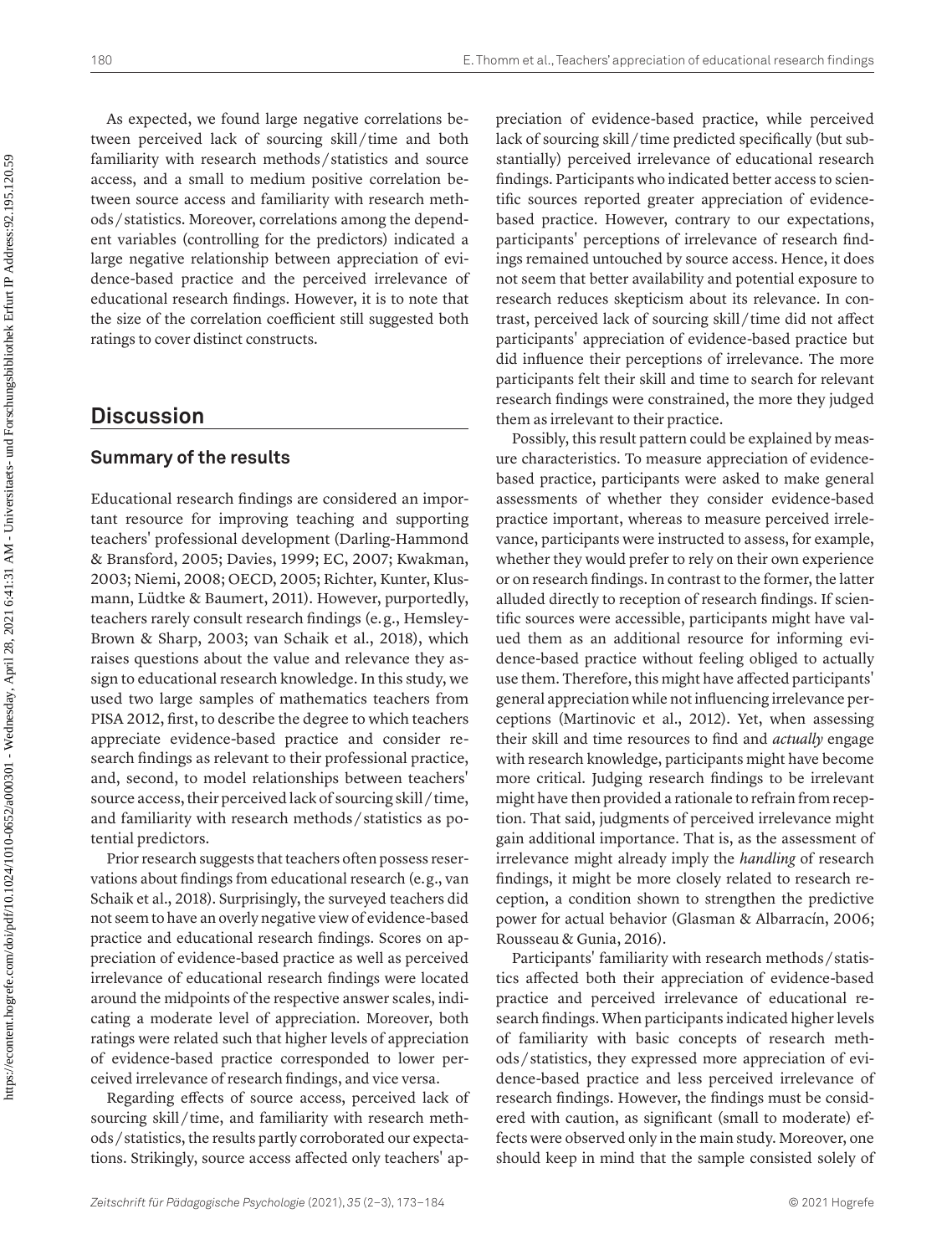mathematics teachers, who could be expected to have fundamental training in statistics. On average, participants indeed reported high familiarity with research methods / statistics. Therefore, statistics might be less of an obstacle for this specific group of teachers. Nevertheless, the application of research findings to their practice might remain a critical challenge.

In addition, our analyses revealed plausible interrelations between the predictors. The significant correlation between perceived lack of skill and time to find research findings and both source access and familiarity with research / methods might be of particular interest. Both better source access and greater familiarity with research methods / statistics were associated with less concerns about insufficient skill and time resources to search and read research findings.

More research is needed to shed light on the interplay of these variables. Nonetheless, we believe that our results bear the first relevant implications that can inform teacher education and inspire future research. In the following, we will discuss our findings in light of this special issue's scope.

#### **Implications for teacher education**

Enabling teachers to access educational research knowledge carries three implications: First, there are opportunities to access scientific sources and teachers are aware of these; second, they have the skill and time resources to refer to relevant research findings; and third, they are able to make use of the retrieved contents (Niemi, 2008; Rousseau & Gunia, 2016; van Schaik et al., 2018). Drawing on our data, one's perceived lack of skill and time to exhaust scientific sources and to find relevant research findings plays a particularly crucial role. Participants who perceived a lack of sourcing skill / time were more inclined to judge research findings as irrelevant and, consequently, might be less willing to engage in research reception (Dagenais et al., 2012; Hemsley-Brown & Sharp, 2003; van Schaik et al., 2018). Concurrently, source access and familiarity with research methods / statistics were strongly correlated with a perceived lack of sourcing skill / time. Though both may have only small direct effects on teachers' appreciation of evidence-based practice and research findings, they may help to mitigate such concerns. In future research, it would be interesting to examine to what degree improved access and familiarity with research methods can help to remedy perceived time constraints.

Prior research has already focused on developing future teachers' competence to reason about scientific evidence and, hence, steps have been made to train individual capacities for research reception (e. g., Trempler et al., 2015; Wenglein et al., 2015). This study may encourage such efforts by showing that at least some familiarity with basic concepts of research methods / statistics can have positive effects on teachers' perceptions of the value and relevance of educational research findings. Moreover, once such capacities are strengthened, teachers may also feel more competent in research reception and consider it to be less of a burden, which could also increase the chances of them turning to research knowledge now and then.

So far, scant attention has been paid to teachers' skills to actually find and retrieve scientific evidence and their access options. Training student teachers in how to use research findings should go hand in hand with training them in competent sourcing skills. Such knowledge is of high importance because opportunities to consult scientific sources may be very different when one is a teacher student at university versus an in-service teacher at school. At university, teacher students commonly have access to a broad range of scientific sources and are expected to use them. Sourcing activities during teacher training often occur in a setting in which scientific resources are not only more available but are also more preselected (e. g., through coursework). After leaving university, it may be difficult for teachers to access sources of primary scientific evidence. Sourcing activities then become even more important, but also more demanding and more time-consuming, since teachers need to invest greater efforts to identify and carefully select relevant sources. Consequently, future teachers need to be equipped to not only evaluate and use educational research findings but also to *effectively* search and derive them from relevant sources *beyond* university. To this end, improving the accessibility of research knowledge remains an important measure to lower the bar. Simplified source access can mitigate the problem of scarce time resources and additional efforts to approach research knowledge. This also underlines the importance of initiatives to make research findings more accessible for teachers and to present them in a way that facilitates their interpretation (Hattie, 2011; Petty, 2009; WWC, 2020). Furthermore, it may stress the significance of school-related factors that potentially promote evidence-based practice, such as support and a culture for using evidence to improve practice (e. g., enabling access to research resources; Niemi, 2008; van Schaik et al., 2018).

In this study, we aimed to illuminate very basic conditions that precede research reception. It may not be too surprising that one's subjective perceptions of accessibility in terms of skill and time proved to be an important issue regarding research reception. However, our results underline not only its negative effect on teachers' perception of educational research but also ways in which such concerns could be mitigated (even though they may not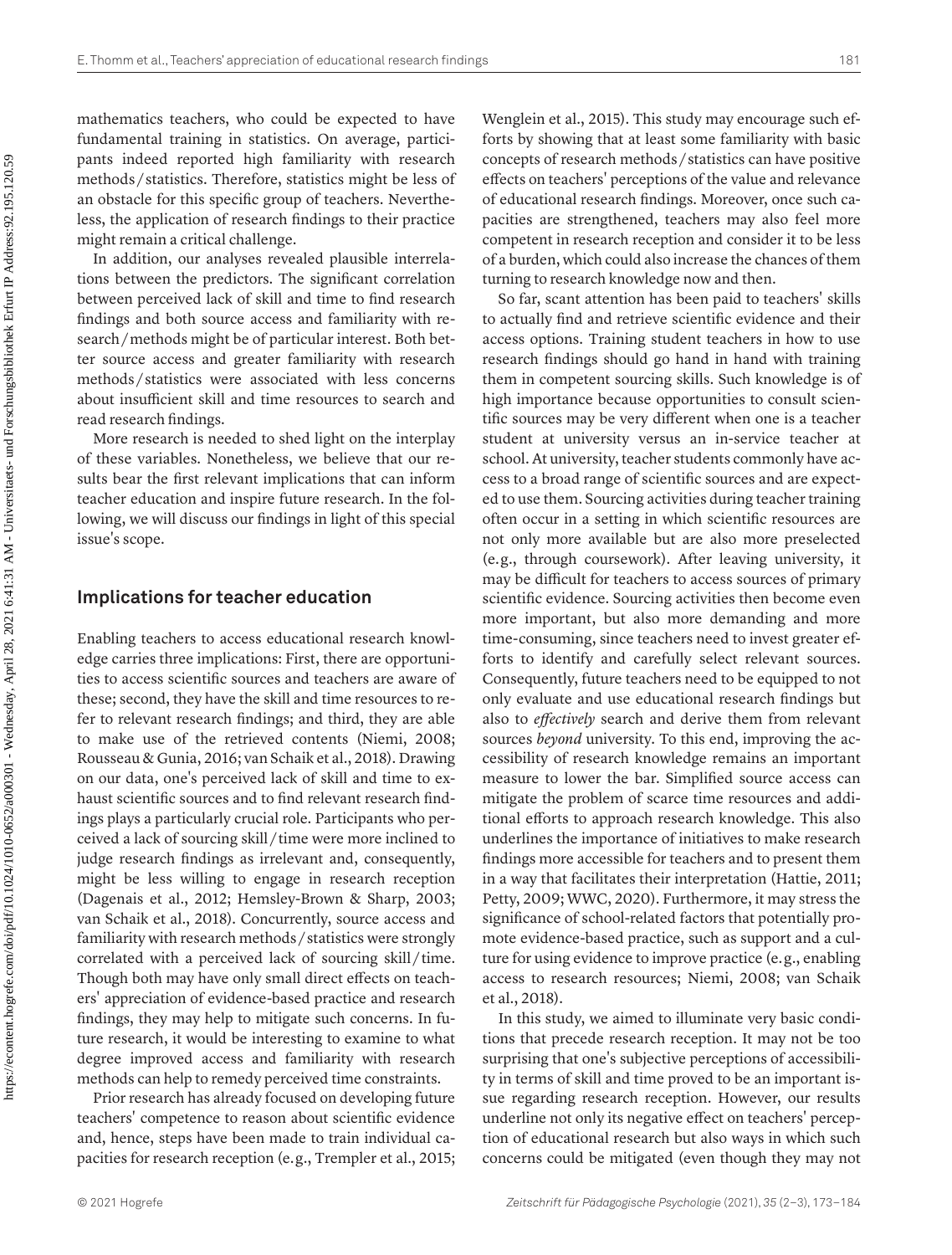be fully resolved). More research is certainly needed to follow up on our considerations. Nonetheless, our findings can contribute to theory building by empirically showing that both necessary affordances in the teachers' environment and individual characteristics must be addressed when modeling teachers' research reception (e. g., Niemi, 2008; van Schaik et al., 2018).

## **Limitations**

Several limitations must be acknowledged. First, on the basis of theoretical assumptions and empirical findings, we modeled source access, perceived lack of sourcing skill and time, and familiarity with research methods / statistics to be predictors of teachers' appreciation of evidence-based practice and perceived irrelevance of educational research findings. Yet, we must note that the cross-sectional design prevents causal inferences and modeling reciprocal effects that may exist between the variables of interest. Therefore, we sought to interpret relationships with due caution and would like to stress the exploratory character of this study. We do not exclude the possibility that different and even reciprocal relationships are thinkable. For example, it could be that teachers judging educational research as useful and relevant, in turn, will know how to access sources of research knowledge (see Cousins & Walker, 2000). More research must be done to clarify potential relations and interactions.

Second, the self-report nature of our measures and the limited number of items that could be administered in the PISA context are problematic. Therefore, we used them mainly for exploratory purposes in this study. At the same time, we must note that the survey data allowed us to base our analyses on samples of considerable size. Though not exhaustive, the data can provide a basis for advancing the theoretical modeling of factors that may affect teachers' reception of educational research. However, in future research, it would be important to validate and complement our findings by also considering process data that mirrors teachers' actual behavior when engaging with educational research (e. g., actual sourcing activities).

Finally, we consider it important to point out yet again that our sample comprised mathematics teachers in secondary education. Therefore, the extent to which our findings can be generalized to teachers of other subjects or school types remains an open empirical question.

These limitations notwithstanding, we believe that our study extends prior research by bringing together relevant conditions that each have received attention but have been infrequently examined in relation to each other. We hope our results will inspire more in-depth studies into the complex interplay of factors contributing to teachers' sourcing and reception of educational research.

# **References**

- Asparouhov, T., & Muthén, B. O. (2010). *Weighted least squares estimation with missing data*. Available from [http://www.statmodel.](http://www.statmodel.com/download/GstrucMissingRevision.pdf) [com/download/GstrucMissingRevision.pdf](http://www.statmodel.com/download/GstrucMissingRevision.pdf)
- Bauer, J., Berthold, K., Hefter, M. H., Prenzel, M., & Renkl, A. (2017). Wie können Lehrkräfte und ihre Schülerinnen und Schüler lernen, fragile Evidenz zu verstehen und zu nutzen? [How can teachers and students learn to understand and use fragile evidence?]. *Psychologische Rundschau, 68* (3), 188–192. [https://](https://doi.org/10.1026/0033-3042/a000363) [doi.org/10.1026/0033-3042/a000363](https://doi.org/10.1026/0033-3042/a000363)
- Bauer, J., & Prenzel, M. (2012). European teacher training reforms. *Science, 336*, 1642–1643.<https://doi.org/10.1126/science.1218387>
- Bauer, J., Prenzel, M., & Renkl, A. (2015). Evidenzbasierte Praxis im Lehrerberuf?! Einführung in den Thementeil [Evidencebased practice – In teaching?! Introduction to the Special Issue]. *Unterrichtswissenschaft, 43*(3), 188–192. [https://doi.org/](https://doi.org/​10.3262/UW1503188) [10.3262/UW1503188](https://doi.org/​10.3262/UW1503188)
- Braasch, J. L. G., Bråten, I., & McCrudden, M. T. (2018). Introduction to research on multiple source use. In J. L. G Braasch, I. Bråten, & M. T. McCrudden (Eds.), *Handbook of multiple source use* (pp.1–13). New York: Routledge. <https://doi.org/10.4324/9781315627496>
- Broekkamp, H., & van Hout-Wolters, B. (2007). The gap between educational research and practice: A literature review, symposium, and questionnaire. *Educational Research and Evaluation, 13*(3), 203–220. doi.org/10.1080/13803610701626127
- Bromme, R., Prenzel, M., & Jäger, M. (2014). Empirische Bildungsforschung und evidenzbasierte Bildungspolitik [Empirical educational research and evidence-based educational policy]. *Zeitschrift für Erziehungswissenschaft, 17*(4), 3–54. [https://doi.](https://doi.org/10.1007/s11618-014-0514-5) [org/10.1007/s11618-014-0514-5](https://doi.org/10.1007/s11618-014-0514-5)
- Bromme, R., Stadtler, M., & Scharrer, L. (2018). The provenance of certainty: Multiple source use and the public engagement with science. In J. L. G. Braasch, I. Bråten, & M. T. McCrudden (Eds.), *Handbook of multiple source use* (pp.269–284). New York, NY: Routledge.
- Brown, T. A. (2015). *Confirmatory factor analysis for applied research*. New York: Guilford.
- Brown, C., Schildkamp, K., & Hubers, M. D. (2017). Combining the best of two worlds: A conceptual proposal for evidence-informed school improvement. *Educational Research, 59*(2), 154–172.<https://doi.org/10.1080/00131881.2017.1304327>
- Brown, C., & Zhang, D. (2016). Is engaging in evidence-informed practice in education rational? What accounts for discrepancies in teachers' attitudes towards evidence use and actual instances of evidence use in schools? *British Educational Research Journal, 42* (5), 780–801.<https://doi.org/10.1002/berj.3239>
- Cain, T. (2016). Research utilisation and the struggle for the teacher's soul: A narrative review. *European Journal of Teacher Education, 39* (5), 616–629. [https://doi.org/10.1080/02619768.201](https://doi.org/10.1080/02619768.2016.1252912) [6.1252912](https://doi.org/10.1080/02619768.2016.1252912)
- Cain, T., Wieser, C., & Livingston, K. (2016). Mobilising research knowledge for teaching and teacher education. *European Journal of Teacher Education*, *39* (5), 529–533. [https://doi.org/10.10](https://doi.org/10.1080/02619768.2016.1256086) [80/02619768.2016.1256086](https://doi.org/10.1080/02619768.2016.1256086)
- Cohen J. (1988). *Statistical power analysis for the behavioral sciences (2nd ed.)*. Hillsdale, NJ: Lawrence Erlbaum Associates.
- Cousins, J. B., & Walker, C. (2000). Predictors of educators' valuing of systematic inquiry in schools. *Canadian Journal of Program Evaluation*, 25–52.
- Dagenais, C., Lysenko, L., Abrami, P. C., Bernard, R. M., Ramde, J., & Janosz, M. (2012). Use of research-based information by school practitioners and determinants of use: A review of empirical research. *Evidence & Policy: A Journal of Research, Debate and Practice, 8* (3), 285–309.<https://doi.org/10.1332/174426412X654031>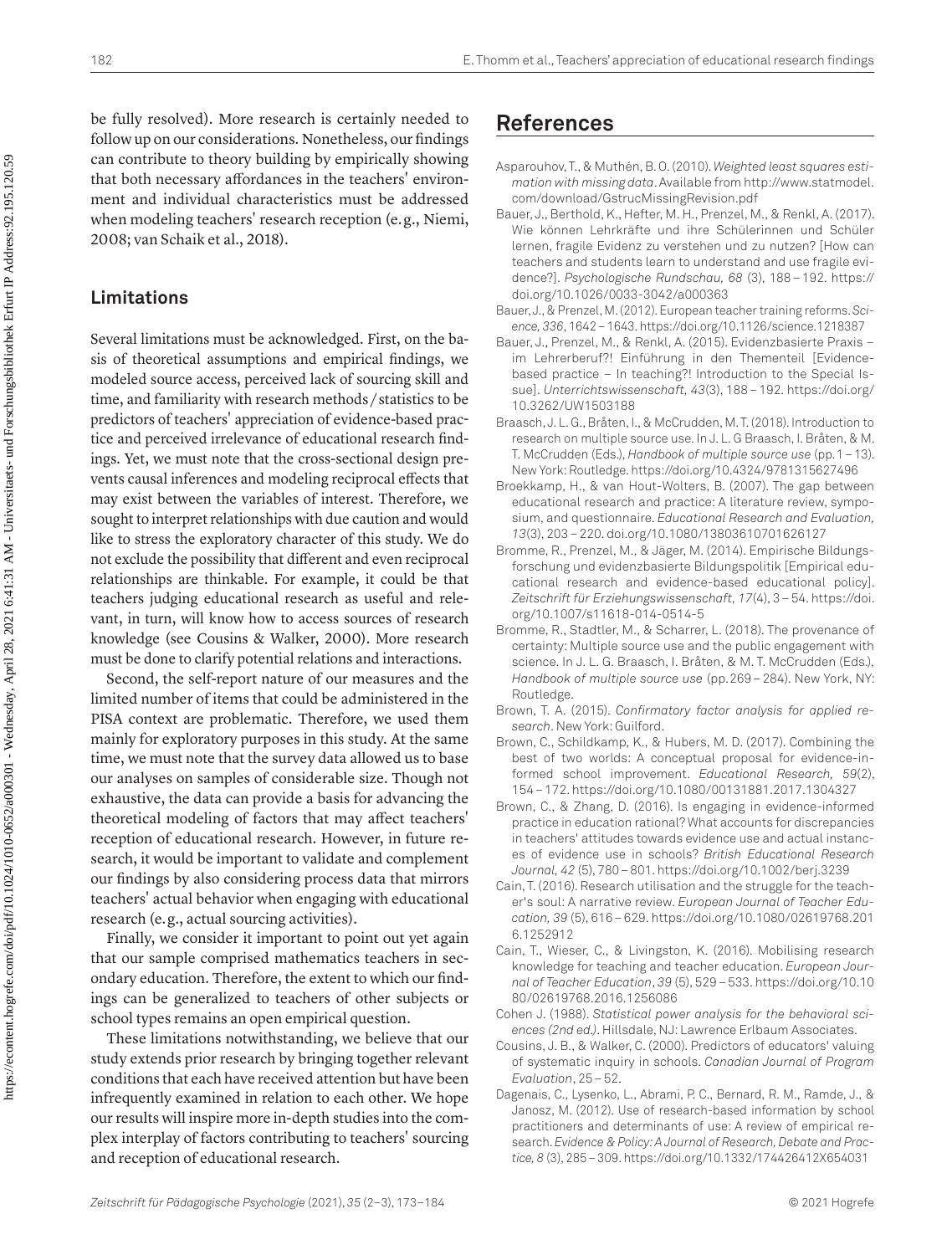- Darling-Hammond, L., & Bransford, J. (Eds.). (2005). *Preparing teachers for a changing world: What teachers should learn and be able to do*. San Francisco, CA: Jossey-Bass.
- Davies, P. (1999). What is evidence-based education? *British Journal of Educational Studies, 47* (2), 108–121. [https://doi.org/10.1111](https://doi.org/10.1111​/1467-8527.00106) [/1467-8527.00106](https://doi.org/10.1111​/1467-8527.00106)
- Department for Education. (2016). *Standards for teachers' professional development*. [https://assets.publishing.service.gov.uk/](https://assets.publishing.service.gov.uk/government/uploads/system/uploads/attachment_data/file/537030/160712_-_PD_standard.pdf) [government/uploads/system/uploads/attachment\\_data/](https://assets.publishing.service.gov.uk/government/uploads/system/uploads/attachment_data/file/537030/160712_-_PD_standard.pdf) [file/537030/160712\\_-\\_PD\\_standard.pdf](https://assets.publishing.service.gov.uk/government/uploads/system/uploads/attachment_data/file/537030/160712_-_PD_standard.pdf)
- Diery, A., Vogel, F., Knogler, M., & Seidel, T. (2020). Evidence-based practice in higher education: Teacher educators' attitudes, challenges, and uses. *Frontiers in Education, 5* (62). [https://doi.](https://doi.org/10.3389/feduc.2020.00062) [org/10.3389/feduc.2020.00062](https://doi.org/10.3389/feduc.2020.00062)
- Duke, T. S., & Ward, J. D. (2009). Preparing information literate teachers: A metasynthesis. *Library & Information Science Research, 31* (4), 247–256.<https://doi.org/10.1016/j.lisr.2009.04.003>
- Eisenberg, N., Martin, C. L., & Fabes, R. A. (1996). Gender development and gender effects. In D. C. Berliner & R. C. Calfee (Eds.), *Handbook of educational psychology* (pp.358–396). Macmillan Library Reference USA.
- European Commission [EC]. (2007). *Towards more knowledge-based policy and practice in education and training*. Available from [https://](https://op.europa.eu/en/publication-detail/-/publication/962e3b89-c546-4680-ac84-777f8f10c590/language-en) [op.europa.eu/en/publication-detail/-/publication/962e3b89](https://op.europa.eu/en/publication-detail/-/publication/962e3b89-c546-4680-ac84-777f8f10c590/language-en) [c546-4680-ac84-777f8f10c590/language-en](https://op.europa.eu/en/publication-detail/-/publication/962e3b89-c546-4680-ac84-777f8f10c590/language-en)
- Farley-Ripple, E., May, H., Karpyn, A., Tilley, K., & McDonough, K. (2018). Rethinking connections between research and practice in education: A conceptual framework. *Educational Researcher, 47* (4), 235–245.<https://doi.org/10.3102/0013189X18761042>
- Glasman, L. R., & Albarracín, D. (2006). Forming attitudes that predict future behavior: A meta-analysis of the attitude-behavior relation. *Psychological Bulletin, 132* (5), 778–822. [https://doi.](https://doi.org/10.1037/0033-2909.132.5.778) [org/10.1037/0033-2909.132.5.778](https://doi.org/10.1037/0033-2909.132.5.778)
- Gore, J. M., & Gitlin, A. D. (2004). Visioning the academic–teacher divide: Power and knowledge in the educational community. *Teachers and Teaching, 10* (1), 35–58. [https://doi.org/10.1080/1](https://doi.org/10.1080/13540600320000170918) [3540600320000170918](https://doi.org/10.1080/13540600320000170918)
- Hargreaves, D. (2000). Teaching as a research-based profession: Possibilities and prospects. In B. Moon (Ed.), *Leading professional development in education* (pp.200–210). London: Routledge.
- Hattie, J. (2011). *Visible learning for teachers: Maximizing impact on learning*. London: Routledge.
- Heck, R. H., & Thomas, S. L. (2015). *An introduction to multilevel modeling techniques* (3rd ed.). London: Routledge.
- Hemsley-Brown, J., & Sharp, C. (2003). The use of research to improve professional practice: A systematic review of the literature. *Oxford Review of Education, 29* (4), 449–471. [https://doi.](https://doi.org/10.1080/0305498032000153025) [org/10.1080/0305498032000153025](https://doi.org/10.1080/0305498032000153025)
- Hetmanek, A., Wecker, C., Kiesewetter, J., Trempler, K., Fischer, M. R., Gräsel, C., et al. (2015). Wozu nutzen Lehrkräfte welche Ressourcen? Eine Interviewstudie zur Schnittstelle zwischen bildungswissenschaftlicher Forschung und professionellem Handeln im Bildungsbereich [For what do teachers use which kind of resources? An interview study on the interface between research and professional practice in education]. *Unterrichtswissenschaft, 43* (3), 193–208.
- Jette, D. U., Bacon, K., Batty, C., Carlson, M., Ferland, A., Hemingway, R. D., et al. (2003). Evidence-based practice: Beliefs, attitudes, knowledge, and behaviors of physical therapists. *Journal of the American Physical Therapy, 83* (9), 786–805. [https://doi.](https://doi.org/10.1093/ptj/83.9.786) [org/10.1093/ptj/83.9.786](https://doi.org/10.1093/ptj/83.9.786)
- Johnston, J. M., Leung, G. M., Fielding, R., Tin, K. Y., & Ho, L. M. (2003). The development and validation of a knowledge, attitude and behaviour questionnaire to assess undergraduate evidencebased practice teaching and learning. *Medical Education, 37* (11), 992–1000. <https://doi.org/10.1046/j.1365-2923.2003.01678.x>
- Joram, E., Gabriele, A. J., & Walton, K. (2020). What influences teachers' "buy-in" of research? Teachers' beliefs about the applicability of educational research to their practice. *Teaching and Teacher Education, 88*, Article 102980. [https://doi.org/](https://doi.org/​10.1016/j.tate.2019.102980) [10.1016/j.tate.2019.102980](https://doi.org/​10.1016/j.tate.2019.102980).
- Kultusministerkonferenz. (2004). Standards der Lehrerbildung: Bildungswissenschaften [Standards of teacher education: Educational sciences]. Standing Conference of the Ministers of Education and Cultural Affairs of the Länder in the Federal Republic of Germany, Berlin. Available from [https://www.kmk.org/fileadmin/](https://www.kmk.org/fileadmin/veroeffentlichungen_beschluesse/2004/2004_12_16-Standards-Lehrerbildung.pdf) [veroeffentlichungen\\_beschluesse/2004/2004\\_12\\_16-Stand](https://www.kmk.org/fileadmin/veroeffentlichungen_beschluesse/2004/2004_12_16-Standards-Lehrerbildung.pdf) [ards-Lehrerbildung.pdf](https://www.kmk.org/fileadmin/veroeffentlichungen_beschluesse/2004/2004_12_16-Standards-Lehrerbildung.pdf)
- Kutash, K., Duchnowski, A. J., & Lynn, N. (2009). The use of evidencebased instructional strategies in special education settings in secondary schools: Development, implementation and outcomes. *Teaching and Teacher Education, 25*, 917–923. [https://](https://doi.org/10.1016/j.tate.2009.02.016) [doi.org/10.1016/j.tate.2009.02.016](https://doi.org/10.1016/j.tate.2009.02.016)
- Kwakman, K. (2003). Factors affecting teachers' participation in professional learning activities. *Teaching and Teacher Education, 19*, 149–170. [https://doi.org/10.1016/S0742-051X\(02\)](https://doi.org/10.1016/S0742-051X(02)​00101-4) [00101-4](https://doi.org/10.1016/S0742-051X(02)​00101-4)
- Levin, B. (2011). Mobilising research knowledge in education. *London Review of Education, 9* (1), 15–16. [https://doi.org/10.1080/](https://doi.org/10.1080/14748460.2011.550431) [14748460.2011.550431](https://doi.org/10.1080/14748460.2011.550431)
- Little, T. D., Cunningham, W. A., Shahar, G., & Widaman, K. F. (2002). To parcel or not to parcel: Exploring the question, weighing the merits. *Structural Equation Modeling, 9* (2), 151–173. [https://](https://doi.org/10.1207/S15328007SEM0902_1) [doi.org/10.1207/S15328007SEM0902\\_1](https://doi.org/10.1207/S15328007SEM0902_1)
- Lysenko, L. V., Abrami, P. C., Bernard, R. M., Dagenais, C., & Janosz, M. (2014). Educational research in educational practice: Predictors of use. *Canadian Journal of Education, 37* (2), 1–26.
- Mang, J., Ustjanzew, N., Schiepe-Tiska, A., Prenzel, M., Sälzer, C., Müller, K., et al. (2018). *PISA 2012 Skalenhandbuch. Dokumentation der Erhebungsinstrumente [PISA 2012 documentation of measurement instruments]*. Münster: Waxmann.
- Marsh, H. W., & Retali, K. (2010). Academic self-concept: The role of positive self-beliefs in educational psychology. In K. Littleton, C. Wood, & J. Kleine Staarman (Eds.), *International handbook of psychology in education* (pp.499–534). Bingley, UK: Emerald Group Publishing.
- Martinovic, D., Wiebe, N., Ratkovic, S., Willard-Holt, C., Spencer, T., & Cantalini-Williams, M. (2012). "Doing research was inspiring": Building a research community with teachers. *Educational Action Research, 20* (3), 385–406. [https://doi.org/10.1080/09650](https://doi.org/10.1080/09650792.2012.697402) [792.2012.697402](https://doi.org/10.1080/09650792.2012.697402)
- Merk, S., Rosman, T., Rueß, J., Syring, M., & Schneider, J. (2017). Pre-service teachers' perceived value of general pedagogical knowledge for practice: Relations with epistemic beliefs and source beliefs. *PloS ONE, 12* (9), e0184971. [https://doi.org/10.](https://doi.org/10.​1371/journal.pone.0184971) [1371/journal.pone.0184971](https://doi.org/10.​1371/journal.pone.0184971)
- Muthén, L.K. & Muthén, B.O. (2017). Mplus User's Guide (8th ed.). Los Angeles, CA: Muthén & Muthén.
- Niemi, H. (2008). Research-based teacher education for teachers' lifelong learning. *Lifelong Learning in Europe, 13* (1), 61–69.
- Nutley, S., Walter, I., & Davies, H. T. (2003). From knowing to doing: A framework for understanding the evidence-into-practice agenda. *Evaluation, 9* (2), 125–148. [https://doi.org/10.1177/13563](https://doi.org/10.1177/13563​89003009002002) [89003009002002](https://doi.org/10.1177/13563​89003009002002)
- Organisation for Economic Cooperation and Development [OECD]. (2005). *Teachers matter*. Paris: OECD Publishing.
- Petty, G. (2009). *Evidence-based teaching: A practical approach*. Cheltenham: Nelson Thornes.
- Prenzel, M., Sälzer, C., Klieme, E., & Köller, O. (Eds.). (2013). *PISA 2012. Fortschritte und Herausforderungen in Deutschland* [*PISA 2012. Improvements and challenges in Germany*]. Münster: Waxmann.